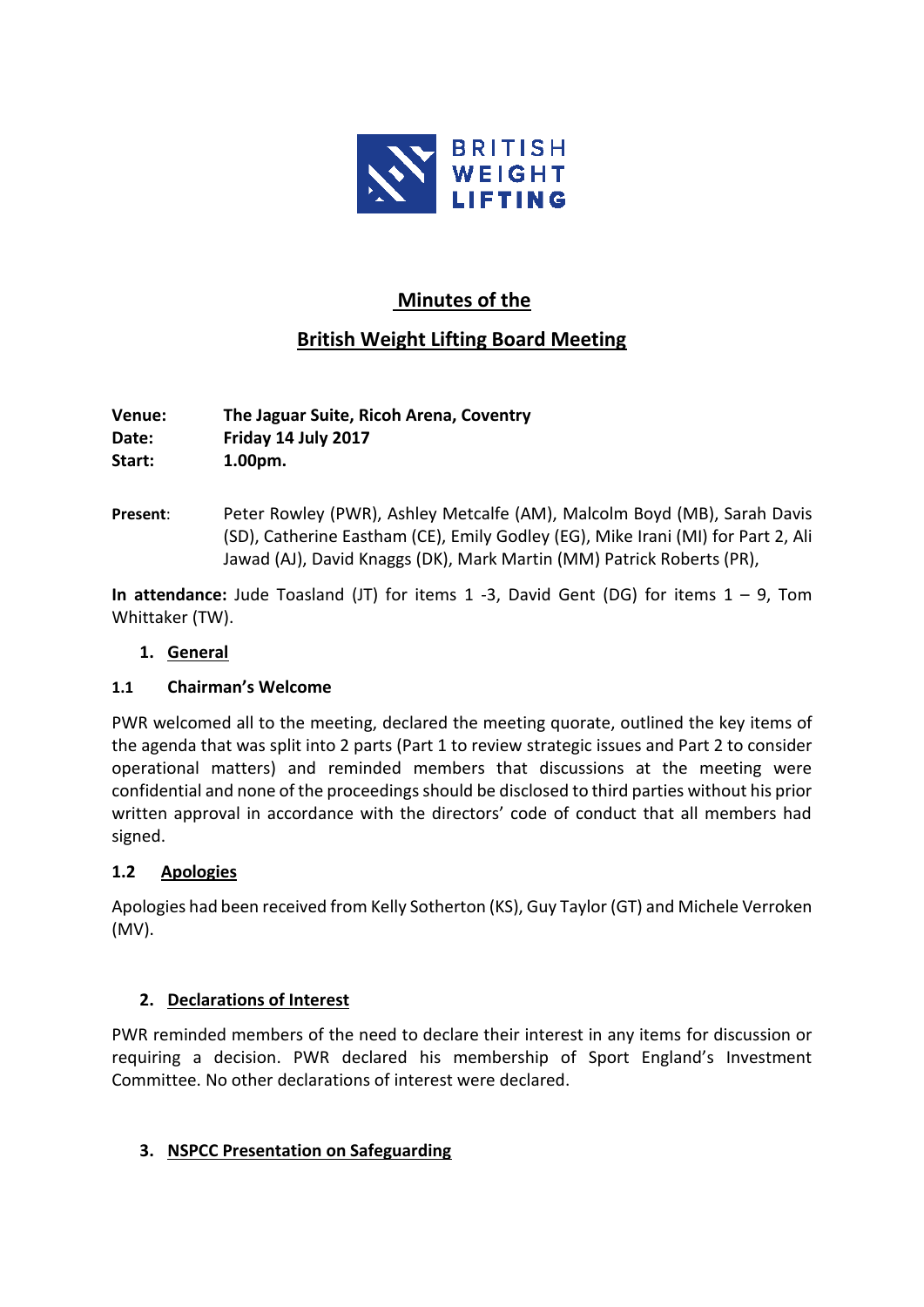PWR reminded the meeting that although we have a green RAG rating for safeguarding, we should not be complacent and that it is important that as the governing body, we should maintain strong adherence to the guiding principles of effective safeguarding. He invited JT, Senior Officer of NSPCC's Child Protection in Sport Unit, to present to the meeting.

JT's presentation emphasised that effective child protection was led from the top of any organisation, that the interests of the child is paramount, that safeguarding is everyone's business, that it requires the organisation to be proactive, that we should involve children, young people and those caring for them in decisions that affect them (unless it is not safe or appropriate to do so) and that appropriate information sharing was important.

The subsequent inclusive discussion demonstrated that BWL takes athlete and staff welfare, the protection of vulnerable children and adults (the latter with the support of the Ann Craft Trust) and Dame Tanni Grey-Thompson's Duty of Care Review extremely seriously. JT undertook to distribute her PowerPoint presentation to attendees for future reference. PWR reminded members that MI and MV were board champions on safeguarding issues and that he would return to a specific safeguarding matter later in the agenda.

JT left the meeting.

#### **4. Strategy Discussion**

AM, DG and TW presented to the meeting, speaking to PowerPoint presentations, inviting and responding to observations and questions from attendees. The board noted with some disappointment that Sport England had yet to confirm targets (although they had been agreed in principle at officer level) and that their Board may not do so until September. The Board endorsed developments to date and confirmed that the direction of travel was appropriate.

AM then informed the board of the IWF invitation for him to be a 'Commonwealth Ambassador'. Given the aspiration expressed at the previous meeting for BWL to become more involved in international matters pertaining to weightlifting, the meeting considered that this may be an opportunity worth exploring, if AM wished to undertake the role. **It was agreed that AM would meet with Tamas Ayan in Budapest en route to the Commonwealth Championships in September, learn more of what the role may entail, evaluate what support may be available from the IWF and possibly UK Sport and report back to the next meeting on 19 September.** PWR informed the meeting that MV had been invited by Tamas Ayan to work with the IWF to fight doping in weightlifting in a private capacity. If her other commitments enabled her to do so, this may also assist BWL in growing influence internationally, although it may constitute a perceived or potential conflict of interest that MV would need to declare so that it could be managed appropriately.

PWR reminded the meeting that the board and staff workshop of the Portas review had confirmed 3 workstreams to support our forward strategy - transforming engagement with participants in the core market, increasing long-term financial sustainability and strengthening the volunteer base, particularly technical officials. The PowerPoint slides identified the levers, responsibilities and timelines of the 3 work strands, upon which AM would report at subsequent meetings. Meantime, the meeting noted the slides for information.

The meeting adjourned for 15 minutes.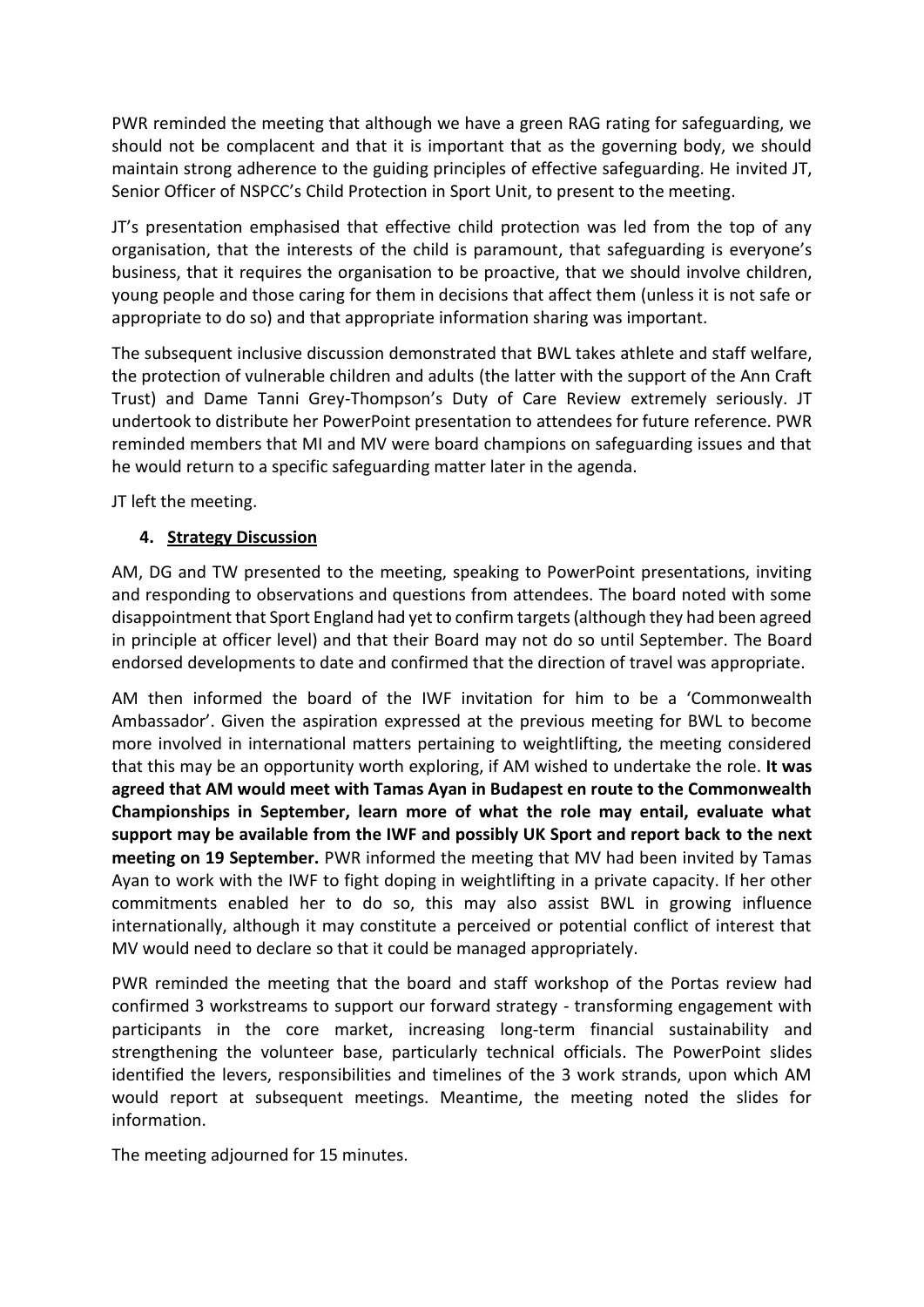MI joined the meeting.

# **5. Minutes of the meeting on 8 June 2017 and matters arising**

The minutes of the Board meeting held on 8 June 2017 circulated previously were agreed as read and approved for posting on the website.

There were no matters arising not appearing elsewhere on the agenda.

## **6. Decisions taken outside the Board Meeting**

PWR informed members that there were no decisions taken to report.

### **7. Minutes and recommendations from sub-committees**

In the absence of GT, AM reported upon the meeting of the Performance Committee. PR informed members that the Audit and finance committee would meet in August.

### **8. CEO's Report**

AM reminded members that as the first part of the meeting had considered performance and development matters in depth, his report was briefer than usual and confined to 2 matters: the identification of a new risk pertaining to security and the disappointment expressed by a member of the England Group that neither the individual nor the Group had received the consultation that the individual considered appropriate in selecting the England team manager for the Commonwealth games.

DG left the meeting.

# **9. Finance Matters and Update**

# **9a. and 9b Management Accounts for May 2017 and Forward forecasts and budgets for 2017/18**

MM referred to the papers circulated previously and the summary slides in the PowerPoint presentation on financial performance for May 2017. Members noted the continuing good start to the year and the very satisfactory surplus to date, resulting in actual performance bettering budget year to date. However, much of the positive variance was attributable to timing differences inherent in the commencement dates of new staff and whilst the revised forecast was that the current surplus would be maintained by the year end, higher expenditure over the subsequent 10 months would result in only modest addition to the current outturn.

MM reported that haysmacintyre had commenced their audit for the year ended 31 March 2017 and no significant issues had been raised. Draft accounts would be considered by the Audit and Finance Committee at their August meeting and he, AM and PWR would attend an exit meeting with our auditors on 31 August so that the September board meeting could approve the same.

MM reminded members of the need to complete the auditors' register of interests declaration as part of the audit process. He would issue the documentation shortly.

# **10. Board Matters**